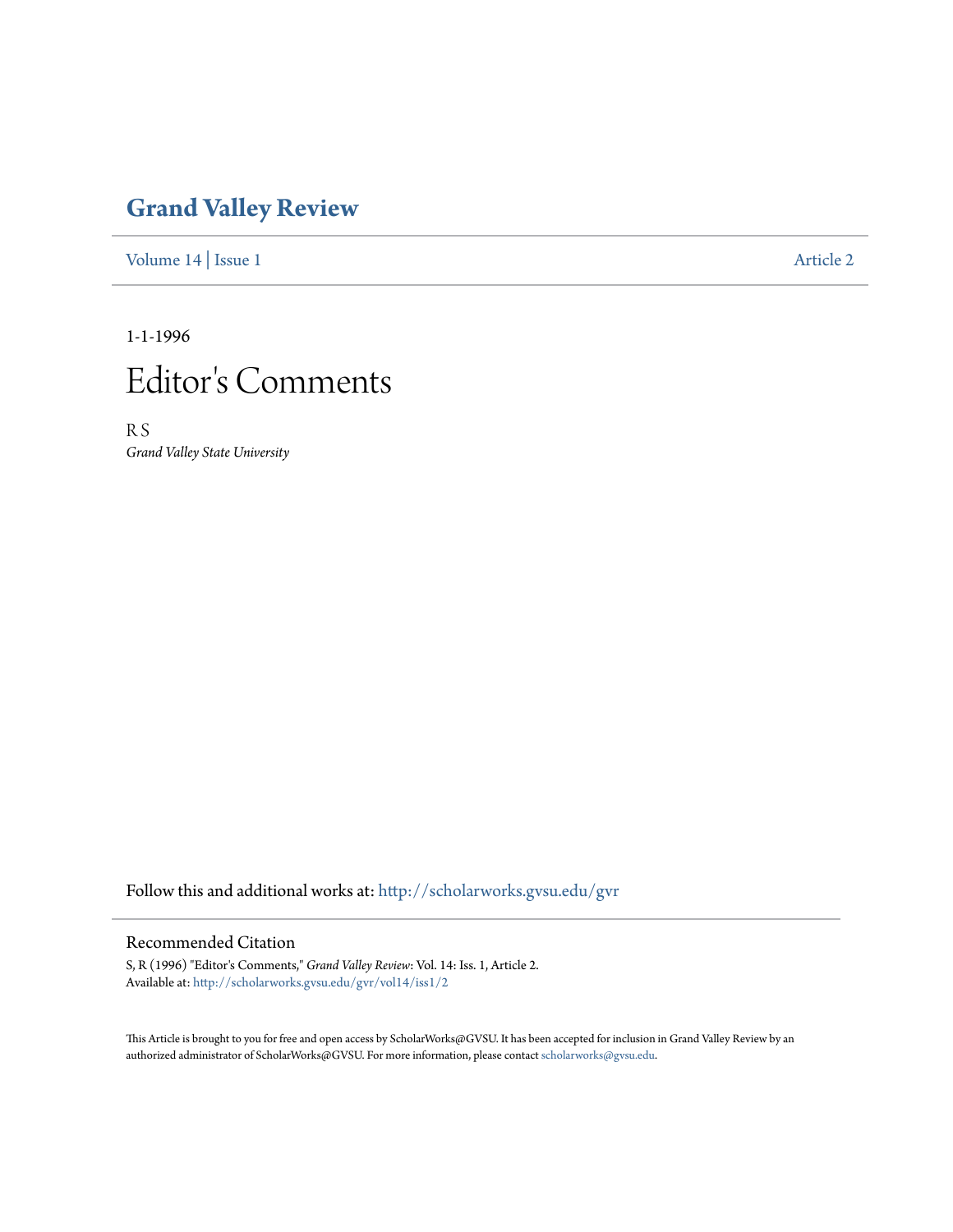## **EDITOR'S COMMENTS**

Our last issue, "Experiments in Education: The Early Years at Grand Valley," brought us more comments from our colleagues than we had ever received: from the veterans, gratitude for bringing back a kind of golden age (and the green of their youth?); from the newcomers (of whom there are many more) gratitude for giving them a history they had known only from rumor. We appreciate the comments. Readers of that issue realize how Grand Valley has changed since its beginning, not only in size, but in scope and purpose, and not a little affected by new technology. Yet the institution has never changed its primary mission-teaching students. As a sequel to our fall, 1996 issue is "Experiments in Education: Contemporary Views."

Our new logo represents the Little Mac Bridge, which connects the two sides of our campus. The logo is meant further to represent other connections at Grand Valley: its past, its present, and its future; its various disciplines and administrative units; its faculty, administration, staff and students-all the parts that, together, make up this institution of learning. Accordingly, we begin with an essay on collaboration by Diana Pace, Bart Merkle, and Kathleen Blumreich. It is followed by Wendy Wenner's essay on assessment, a joint venture now being undertaken by the whole University community.

Our next segment connects us to the last issue and to the past: Christine Rydel remembers a challenging experiment in the team teaching of the great books in the early Honors Program. Her colleague in that venture, Edward Cole, believes (in an essay originally solicited by and published in the Lanthom) that the idealism of the old Grand Valley and its devotion to teaching the liberal arts are being replaced with objectives that attempt to encompass everything else; and, further, that the nowgraying proponents of the liberal arts ("old coots and cootesses"), are being condescendingly eased out in favor of a new, young faculty eager to implement those objectives. Two of the younger generation, Kelly Parker and Gretchen Galbraith ("cooties"), respond that adaptation to change is demanded of them, but that they are equally committed to teaching the liberal arts. Cole replies, is given the last word-but only in this printing. Is there really a chasm between the old and the new faculty?

Grand Valley has given the award for Teacher of the Year since 1986. Four of those teachers so distinguished present their views on teaching: Brian Curry compares the profession of teaching to that of acting; Karen Novotny acknowledges her award in the name of a composite ideal math professor, of whom, she protests, she is only one component; Jim Sanford shares some techniques that have led to his success; and Greg Dimkoff speaks to the efforts of the School of Business to improve the teaching of all of its members.

On August 23, 1995, the University sponsored a campus-wide "Conversation about Teaching," at which was announced the opening of a teaching and learning center. After an address by Professor Maryellen Weimar, Associate Director of the National Center on Postsecondary Teaching, Learning and Assessment, several ii